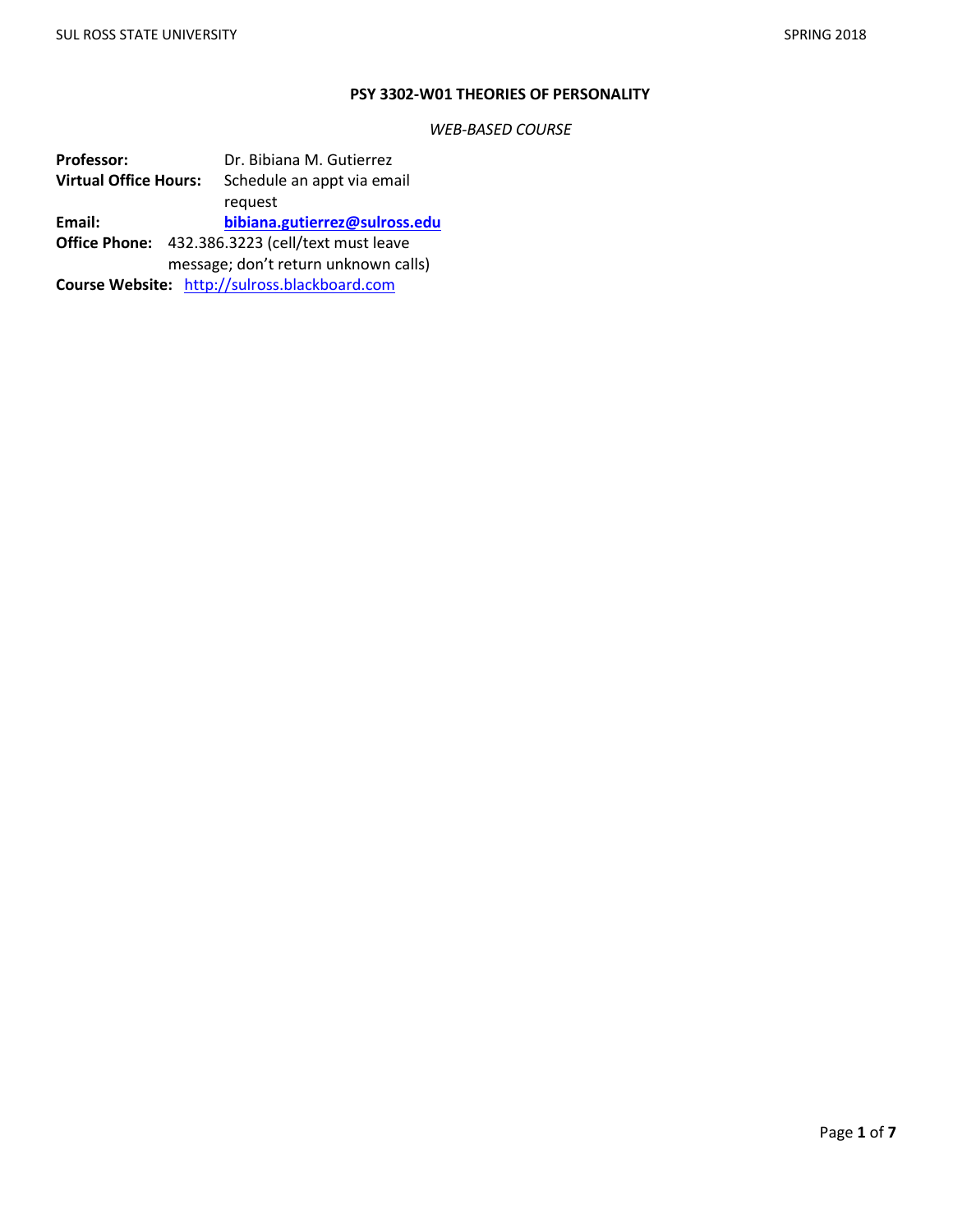**Readings From:** Schultz, D.P. and Schultz, S.E., Theories of Personality (11th Edition), ISBN 9781305652958

**Course Purpose:** By the end of this course Students will be able to demonstrate an understanding of:

- 1. Personality psychology as a science and its research methods.
- 2. How individuals differ, the trait approach, and what the personality does.
- 3. Biological approaches to personality
- 4. The historical review of the major personality theories from the psychoanalytic approach through the Humanistic and cross-cultural psychology.
- 5. The importance of skills for social responsibility, including the abilities to develop principles of personal responsibility for living in a diverse world and to connect choices, actions, and consequences to ethical decision- making through application of the psychological principles and knowledge learned.
- 6. The need for intercultural competence, knowledge of civic responsibility, and the ability to engage effectively in regional, national, and global communities learned through the application of psychological knowledge and principles learned.

**Prerequisite:** Psychology 1302 or consent of instructor.

**Student Learning Objectives:** The graduating psychology student will attain a level of competency in the areas of . . .

- a. Biological psychology indicating that value has been added over the course of their psychology education.
- b. Clinical-personality psychology indicating that value has been added of the course of their psychology education.
- c. Social psychology indicating that value has been added over the course of their psychology education.
- d. Experimental methods indicating that value has been added over the course of their psychology education.
- e. QEP Communication

#### **Psychology Program Marketable Skills:**

- a. Speaking Effectively: Students will demonstrate competency in public speaking and communicating scientific information to diverse audiences.
- b. Describing Feelings: Students will demonstrate empathic or active listening and conversational skills, and/or write clearly about their affective stance, respectfully attuned to the needs of their audiences.
- c. Identifying Resources: Students will demonstrate the aptitude to locate, organize and evaluate the credibility of information from multiple sources.
- d. Analyzing: Students will demonstrate ability to examine the underlying issues of scientific problems, attending to the pertinent details and creating action plans, recognizing ambiguity and complexity as essential components.

**Distance Education Statement:** Students enrolled in distance education courses have equal access to the university's academic support services, such as Smarthinking, library resources, online databases, and instructional technology support. For more information about accessing these resources, visit the SRSU website. Students should correspond using Sul Ross email accounts and submit online assignments through Blackboard, which requires secure login information to verify students' identities and to protect students' information. The procedures for filing a student complaint are included in the student handbook. Students enrolled in distance education courses at Sul Ross are expected to adhere to all policies pertaining to academic honesty and appropriate student conduct, as described in the student handbook. Students in web-based courses must maintain appropriate equipment and software, according to the needs and requirements of the course, as outlined on the SRSU website.

### **Course Policies:**

### **1. Attendance and Course preparation:**

Class attendance is governed by the SRSU policy stated in the schedule of classes. Students will be dropped with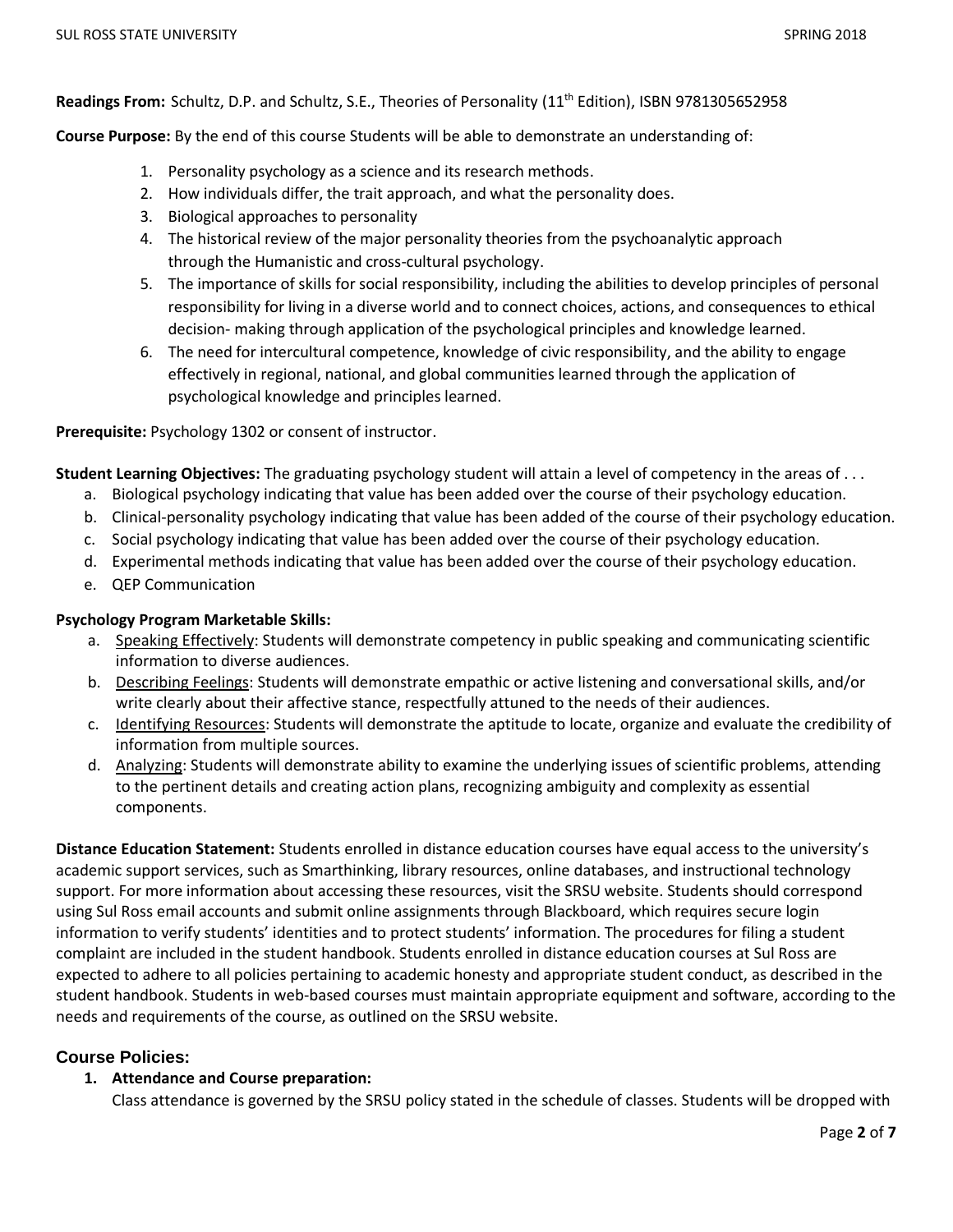an "F" when you have accumulated six (6) or more absences OR the equivalent in a web-based course. *Class attendance in this course includes logging onto Black Board during the first week of class, monitoring your SRSU email and Black Board announcements on a daily basis, taking exams, posting, and completing other assignments on time, as well as communicating in a timely and clear manner with the professor regarding challenges experienced related to the course.*

### **2. Late Work and Make-Up Assignments:**

If you cannot participate in this web-based class due to an emergency, excused-absence, or university authorized absence, inform the professor as soon as possible *via email* of the situation. Late or make-up assignments and exams will only be accepted in the case of an emergency or excused absence with appropriate documentation (doctor's note, etc.)

Student absent for a university-authorized activity (such as a game, tournament, or event) will be allowed to make up the missed exam and/or complete the assignment scheduled for that day. **However,** it is the Student's responsibility to make these **arrangements for make-up exams/assignments with the professor** *BEFORE* **the absence via email request.** This DOES NOT INCLUDE absences related to paid (SRSU or otherwise) employment.

#### **4. If You Get/Are Sick**:

Student health services [\(https://www.sulross.edu/page/343/student-health-services\)](https://www.sulross.edu/page/343/student-health-services) is staffed by a [registered](https://www.sulross.edu/faculty-and-staff/945/health-services-coordinator)  [nurse](https://www.sulross.edu/faculty-and-staff/945/health-services-coordinator) located in University Center Suite 211 from 8 am- 5 pm Monday through Friday. Minor treatments, [over](http://www.sulross.edu/page/1462/medications)[the-counter medication](http://www.sulross.edu/page/1462/medications) and basic first-aid supplies are available at no cost to Students. SRSU has a Student medical agreement with [Preventive Care Health Services \(PCHS\)](http://www.pchsmedclinic.org/locations) to provide limited outpatient care, see covered [services.](http://www.sulross.edu/page/1471/preventive-care-health-services) The clinic is [located opposite Alpine High School](http://www.sulross.edu/gallery-image/4341/health-service-locations) across State highway 118 North with parking off Anson Avenue from 8 am to 5 pm Monday through Friday and the 2nd Saturday of each month from 9 am to 3 pm. To schedule an appointment, call (432) 837-4555. Your current Student ID card will be requested at check-in.

#### **5. Students with Special Needs:**

Sul Ross State University (SRSU) is committed to equal access in compliance with Americans with Disabilities Act of 1973. It is SRSU policy to provide reasonable accommodations to students with documented disabilities and it is the Student's responsibility to initiate the request. *Students should contact the instructor as soon as possible to initiate the recommended accommodations.*

**ADA Statement: Sul Ross State University is committed to equal access in compliance with the Americans with Disabilities Act of 1973. Students with qualifying disabilities who seek accommodations must initiate a request for a meeting for accessibility services. Students seeking accessibility services must contact Rebecca Greathouse Wren, M.Ed., LPC-S, Counseling & Accessibility Services, Telephone: 432-837-8203, or Email: [rebecca.wren@sulross.edu.](mailto:rebecca.wren@sulross.edu)**

### **For more information see: <https://www.sulross.edu/page/1384/accessibility-services>**

### **6. Library Resources [\(https://library.sulross.edu/library-instruction/\)](https://library.sulross.edu/library-instruction/)**

The Sul Ross Library offers **FREE** resources and services to the entire SRSU community. Access and borrow books, articles, and more by visiting the library's website, [library.sulross.edu.](https://library.sulross.edu/) Off-campus access requires logging in with your LoboID and password. Librarians are a tremendous resource for your coursework and can be reached in person, by email [\(srsulibrary@sulross.edu\)](mailto:srsulibrary@sulross.edu), or phone (432-837-8123).

#### **7. Religious Observance:**

Any student absent from classes for the observance of a religious holy day will be allowed to take make-up the exam/assignment scheduled for that day. Arrangements for missing class due to a religious observance must be made with the professor vial email *BEFORE* that absence.

### **8. Course Behaviors - Respect and Disruptions:**

Watch the **VIDEO on NETIQUETTE** on Black Board. You are encouraged and expected to openly engage in discussions, ask questions, share ideas, and express your thoughts in this web-based course in the same manner as in a face-to-face course. Please treat each other with dignity and respect and avoid disruptive behaviors. You are responsible for knowing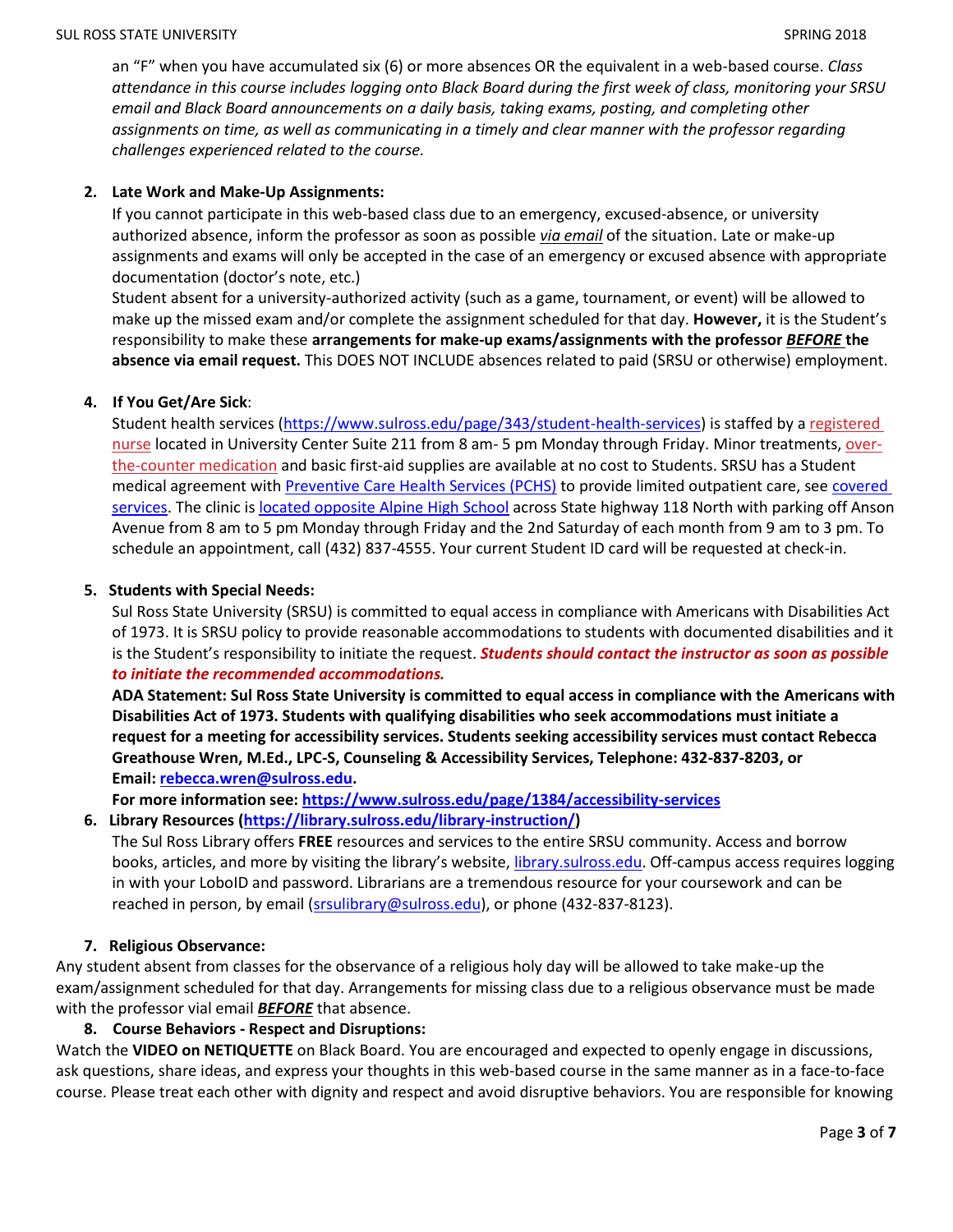what behaviors are acceptable versus unacceptable as referred to in the Student Conduct and Discipline section of the SRSU Student Handbook

### [\(http://www.sulross.edu/sites/default/files//sites/default/files/users/docs/stulife/student\\_conduct\\_discipline.pdf\)](http://www.sulross.edu/sites/default/files/sites/default/files/users/docs/stulife/student_conduct_discipline.pdf). **9. Academic Integrity:**

Any instance of academic misconduct such as turning in an identical written assignment for another course without approval, cheating and plagiarizing written assignments, collusion, or misrepresenting facts will be punished to the full extent of the university's disciplinary policy and/or through legal action if indicated. You are responsible for reading the statement on *Academic Honesty* in the SRSU Student Handbook

[\(http://www.sulross.edu/sites/default/files//sites/default/files/users/docs/stulife/student\\_conduct\\_discipline.pdf](http://www.sulross.edu/sites/default/files/sites/default/files/users/docs/stulife/student_conduct_discipline.pdf) ). The faculty considers academic dishonesty to be a serious matter and will act accordingly. Students caught engaging in any form of academic dishonesty will receive no credit for assignments/exams and more severe penalties may be pursued, including but not limited to failing the course.

## **10. Communicating with the Professor:**

The best way to contact me is through email at **bmg15th@sulross.edu.** I strive to respond as soon as possible. If you do not receive a reply within 24 to 48 hours, please resend your email or call/text my cell at 432.386.3223; *you must leave your name, course and section for a return response, unknown numbers are not answered.* During weekends, holidays, and breaks there may be a longer delay in a response until the next regular work day.

## **COURSE REQUIREMENTS:**

- 1. **Regular and active Black Board Participation (BP = 100 points).** Your individual activity on black board will be monitored via logs maintained by Black Board. It is your responsibility to check your email daily and for any announcements related to this course. (This is a subjective judgment on my part regarding the quality of your participation, taking exams when scheduled, submitting assignments on time, and posting as required by due dates).
- **2. Fifteen (15) Exams each worth 100 points. (EXM = 100 points). Drop the lowest exam grade.**
- *3.* **Power Point Presentation (PPP = 300 points).** A summary of your experience in this course, what you learned, how you may have changed, future aspirations, etc. **Does not need to be in any specific writing format.** © Your **work will be graded on organization, grammar, spelling, and quality of effort.** Paper must be 2-3 pages doublespaced.

### **GRADE SCALE:**

### **90–100 = A; 80 –89 = B; 70–79 = C; 60-69 = D; 0-59 = F**

**MUST READ:** During the course of this class, Students may have strong emotional/psychological reactions to the course material and/or discussions. If at Student feels they are having difficulty with the learning environment, please discuss this with the professor immediately before continuing the course. Counseling and Accessibility Services [\(https://www.sulross.edu/sites/default/files//sites/default/files/users/docs/counseling/letter.pdf\)](https://www.sulross.edu/sites/default/files/sites/default/files/users/docs/counseling/letter.pdf) can provide brief, short-term individual and group counseling or refer you to off-campus providers. You have already paid for these services through your Student Service Fee, whether you use them or not.

# *If you have any issue or concern, I would appreciate you speaking with me first. If you feel we cannot come to a reasonable resolution, know that you can speak with the BASS Department Chair, Dr. Mark Saka (432.837.8157) regarding your concerns.*

*I endeavor to maintain a safe as possible learning environment for all and expect the highest standard of conduct from each one of us and the collective. I welcome constructive feedback in the service of this goal.*

*This syllabus is accurate to the best of my ability, but I reserve the right to modify it at any time and will inform you as soon as possible when I do. If I do make any changes, I aspire to do so for the reasons of Student fairness and/or circumstances beyond my control.*

**POWER POINT PRESENTATION INSTRUCTIONS:**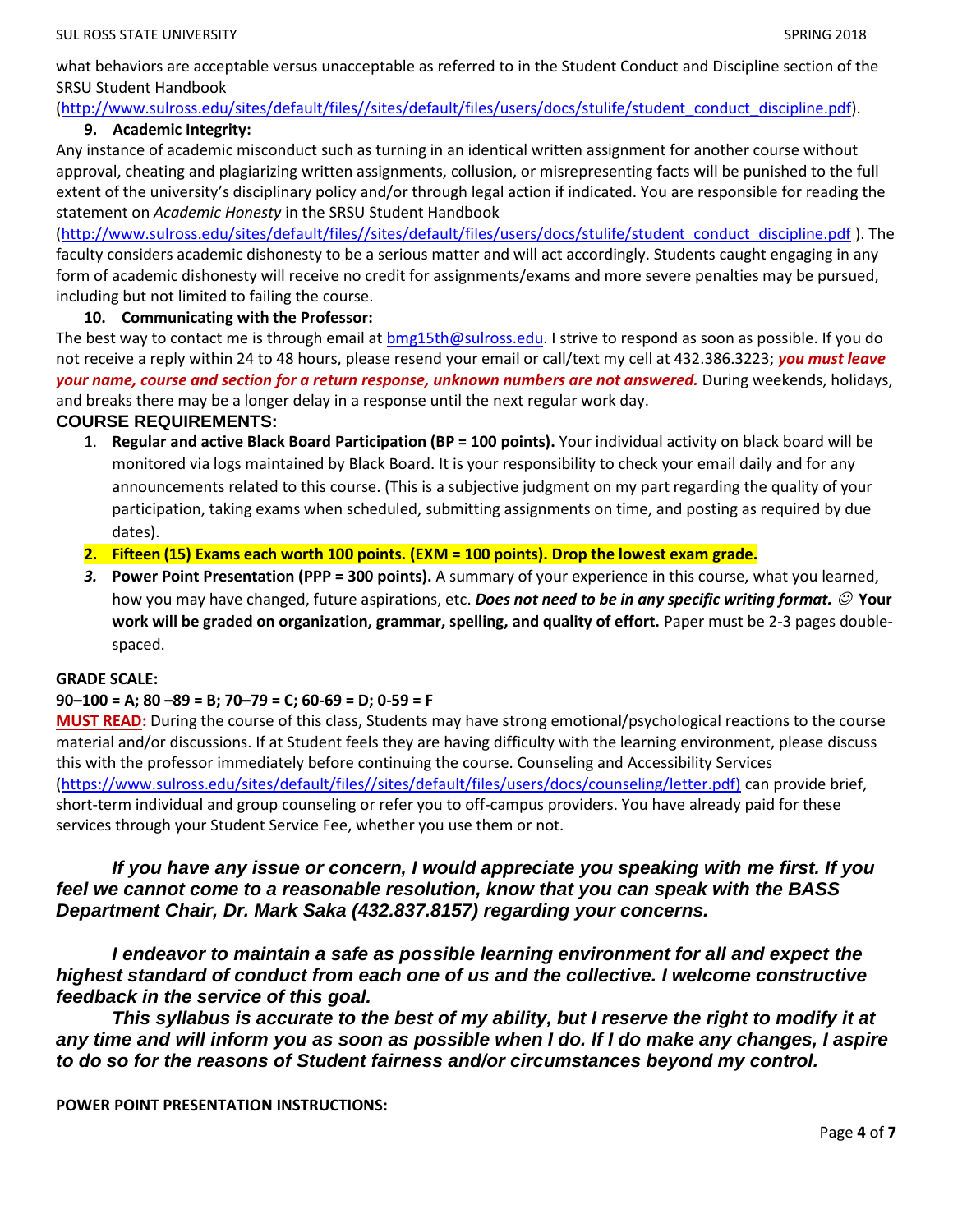There will be one required Power Point Presentation for the semester. It should be original and thoughtful. **Your power point will be run your paper through** *PLAGERISM SOFTWARE* **upon submission to ensure originality.** The presentation must be written in APA format. The following must be included in your paper:

1) Give a brief summary of the personality theory of your choice.

- a) The change process, how humans change or lack thereof.
	- b) How it explains psychopathology (distress/suffering/disease)
- c) Individual development (birth to death).
- d) The fate/hope of the human condition.
- 3) Use the personality theory you chose to analyze the individual; this is what is called a Case Presentation.
- 4) Rubric for Case Presentation to be posted on Black Board.
- 5) Presentation should include sufficient content to complete a 15 to 20 minute presentation to class.

Your Case Study Power Point should have at least six (6) references other than the text. Use original (first) sources whenever possible. Use the APA reference manual for format guidelines. Go to library or SRSU Writing Center for help or use the internet resources provided on Black Board for this course. Please ask for help early on so that you do not get overwhelmed. I am happy to review a draft of your power point and give you feedback before the due date; this is voluntary and always results in a better final power point.

# **COURSE SCHEDULE**

# **WEEK 1 (1/11-1/17)**

**READ** Syllabus, Preface xxv – xxxviii, Chapter 1 Abnormal Behavior (by Friday 1/15) **SYLLABUS QUIZ** and **START HERE** orientation to BLACK BOARD (by Sunday 1/17 *midnight*) **POST1** *Introduce yourself* **and Chapter 1** (by Sunday 1/17 *midnight*)

### **WEEK 2 (1/18-1/24)**

**READ Chapter 1** Personality: What is It and Why Should You Care? (by Friday 1/22)

**POST2** Over Chapter 2 by Sunday (1/24 *midnight*)

### **WEEK 3 (1/25-/1/31)**

**READ Chapter 2** Sigmund Freud: Psychoanalysis (by Friday 1/29)

**EXAM1 over Chapter 1** on Black Board (90 mins to complete) **Open from 8am (Monday 1/25)** *CLOSES midnight (Friday 2/5)*

**POST3 over Chapter 3** (by Sunday 2/7 *midnight*)

*~ Last day to drop a 16 week term course without creating an academic record ~*

## **WEEK 4 (2/1-2/7)**

**READ Chapter 3** Carl Jung: Analytical Psychology (by Friday 2/5)

**EXAM2 over Chapter 2** on Black Board (90 mins to complete) **Open from 8am (Monday 2/1)** *CLOSES midnight (Friday 2/5)*

**POST3 Over Chapter 3** (by Sunday 2/7 *midnight*)

### **WEEK 5 (2/8-2/14)**

**READ Chapter 4** Alfred Adler: Individual Psychology (by Friday 2/12)

**EXAM3 over Chapter 3** on Black Board (90 mins to complete) **Open from 8am (Monday 2/8)** *CLOSES midnight (Friday 2/12)*

**POST4 Over Chapter 4** (by Sunday 2/14 *midnight*)

### **WEEK 6 (2/15-2/21)**

**READ Chapter 5** Karen Horney: Neurotic Needs and Trends (by Friday 2/19)

**EXAM4 over Chapter 4** on Black Board (90 mins to complete) **Open from 8am (Monday 2/15)** *CLOSES midnight (Friday 2/19)*

**POST5 Over Chapter 5** (by Sunday 2/21 *midnight*)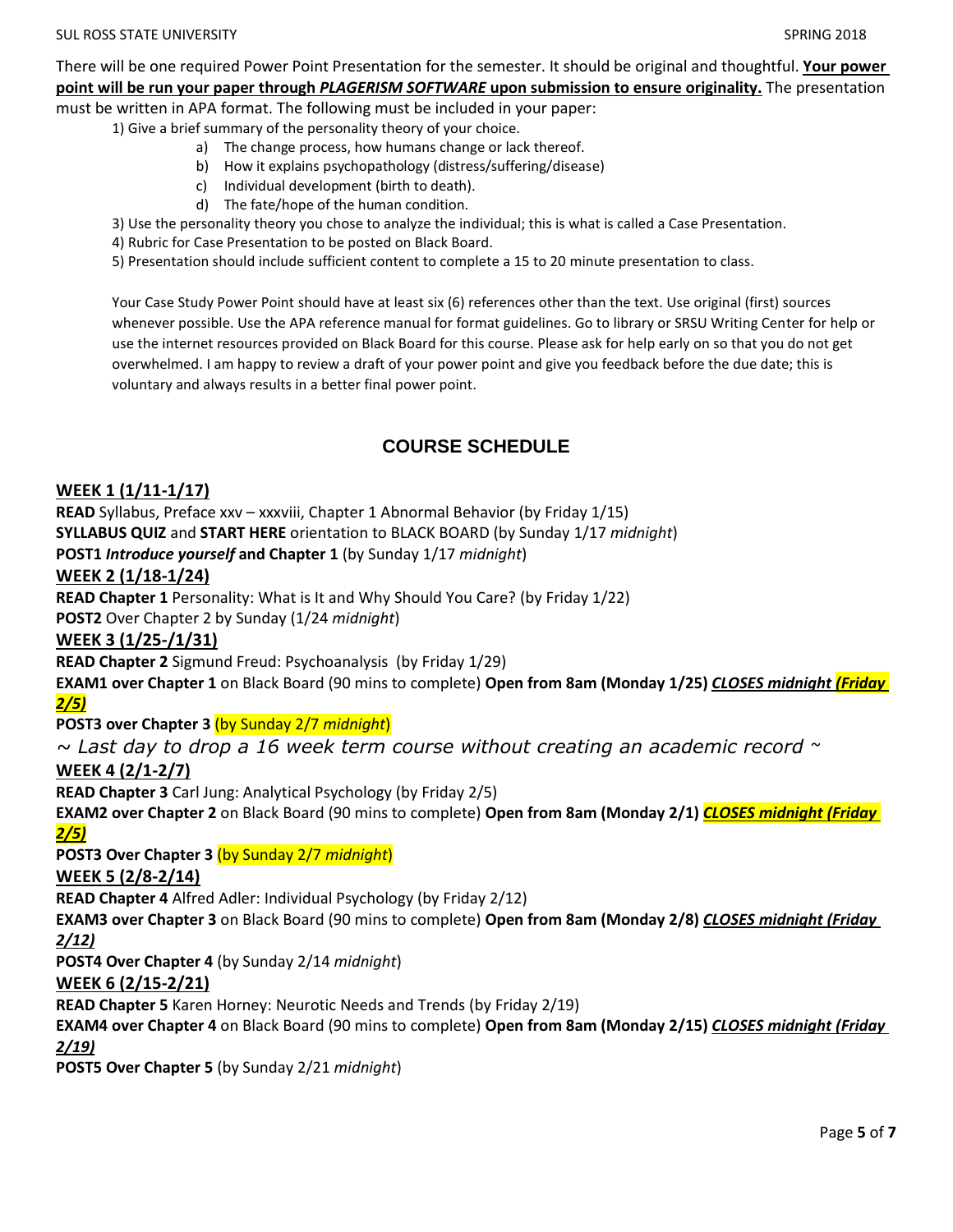# **WEEK 7 (2/22-2/28)**

**READ Chapter 6** Erik Erikson: Identity Theory (by Friday 2/26)

**EXAM5 over Chapter 5** on Black Board (90 mins to complete) **Open from 8am (Monday 2/22)** *CLOSES midnight (Friday 2/26)*

**POST6 Over Chapter 6** (by Sunday 2/28 *midnight*)

## **WEEK 8 (3/1-3/7)**

**READ Chapter 7** (by Friday 3/5)

**EXAM6 over Chapter 6** on Black Board (90 mins to complete) **Open from 8am (Monday 3/1)** *CLOSES midnight (Friday 3/5)*

**POST7 Over Chapter 7** (by Sunday 3/7*midnight*)

**SUBMIT Theory Case Study Presentation Topic** for approval (by Sunday 3/7 by midnight) **UPLOAD to Black Board**

# *Include: 1) the name of the famous/infamous individual and 2) the personality theory you plan to use*

## **WEEK 9 (3/8-3/14)**

**Read Chapter 8** Gordon Allport: Motivation & Personality (by Sunday 3/15)

*~ SPRING BREAK NO CLASSES (3/8- 3/12) ~*

# **WEEK 10 (3/15-3/21)**

*~ 3/15 MID SEMESTER ~*

**READ Chapter 9** (by Friday 3/19)

**EXAM8 over Chapter 8** on Black Board (90 mins to complete) **Open from 8am (Monday 3/15)** *CLOSES midnight (Friday 3/19)*

**POST9 Over Chapter 9** (by Sunday 3/21 *midnight*)

### **WEEK 11 (3/22-3/28)**

**READ Chapter 10** (by Friday 3/26)

**EXAM9 over Chapter 9** on Black Board (90 mins to complete) **Open from 8am (Monday 3/22)** *CLOSES midnight (Friday 3/26)*

**POST10 Over Chapter 10** (by Sunday 3/28 *midnight*)

### **WEEK 12 (3/29-4/4)**

*~ Last day for instructor initiated drop for excessive absences ~*

*~ Last day to withdraw from the 16 week course/term with grade of 'W'. Drops must be processed and in the University Registrar's Office by 4 p.m. ~*

*~ Last day to apply for August graduation without a late fee ~*

*~ Last day to apply for December graduation without a late fee ~*

#### *~ 4/2 Good Friday NO Classes ~*

#### **READ Chapter 11** (by Friday 4/2)

**EXAM10 over Chapter 10** on Black Board (90 mins to complete) **Open from 8am (Monday 3/29)** *CLOSES midnight (Friday 4/2)*

**POST11 Over Chapter 11** (by Sunday 4/4 *midnight*)

### **WEEK 13 (4/5-4/11)**

*~ Academic Evaluation: completion of student appraisal of faculty (Form FE-2) for spring (to be completed 4/05-5/7) ~*

**READ Chapter 12** (by Friday 4/9)

**EXAM11 over Chapter 11** on Black Board (90 mins to complete) **Open from 8am (Monday 4/5)** *CLOSES midnight (Friday 4/9)*

**POST12 Over Chapter 12** (by Sunday 4/11 *midnight*)

### **WEEK** *14 (4/12-4/18)*

**READ Chapter 13** (by Friday 4/16)

**EXAM12 over Chapter 12** on Black Board (90 mins to complete) **Open from 8am (Monday 4/12)** *CLOSES midnight* 

# *(Friday 4/16)*

**POST13 Over Chapter 13** (by Sunday 4/18 *midnight*)